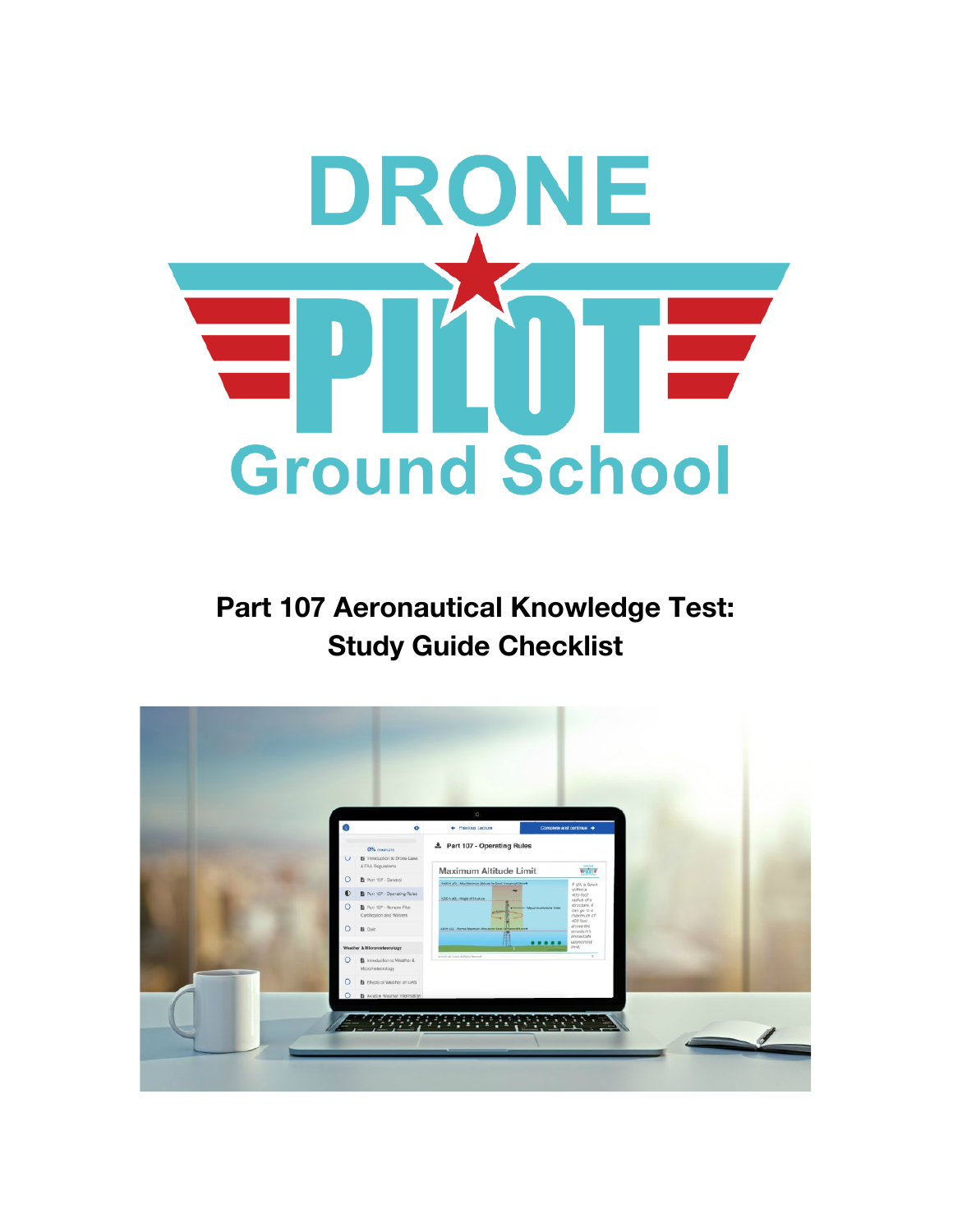

# **Table of Contents**

- 1. Fast Facts
- 2. What's on the Test?
- 3. Study Checklist

# **1. Fast Facts**

- The Aeronautical Knowledge Test is available effective August 29, 2016.
- You must take the test in person at [your local FAA-certified testing center.](http://www.faa.gov/training_testing/testing/media/test_centers.pdf)
- It's an objective, multiple-choice test.
- There are 60 questions, with three single responses (A, B, and C) per question.
- Each test question will be independent of other questions; therefore, a correct response to one will not depend upon, or influence, the correct response to another.
- Some questions may require you to reference airspace maps or charts. These reference materials will be provided to you by your test proctor in the form of a [testing supplement.](https://www.faa.gov/training_testing/testing/test_questions/media/sport_rec_private_akts.pdf)
- The minimum passing score is 70% (meaning, you'll need to get at least 42 questions right).
- You're allowed two hours to complete the test.

# **2. What's on the Test?**

The FAA's [Unmanned Aircraft Systems Airman Certification Standards](http://www.faa.gov/training_testing/testing/acs/media/uas_acs.pdf) consists of **127 specific knowledge concepts** in which you may be required to demonstrate proficiency during your Aeronautical Knowledge Test.

[Our Drone Pilot Ground School curriculum preps you on each of these 127 knowledge](http://dronepilotgroundschool.com/curriculum) [concepts.](http://dronepilotgroundschool.com/curriculum)

**See below for the 127 point checklist. You will also see where each concept is covered in our Drone Pilot Ground School.**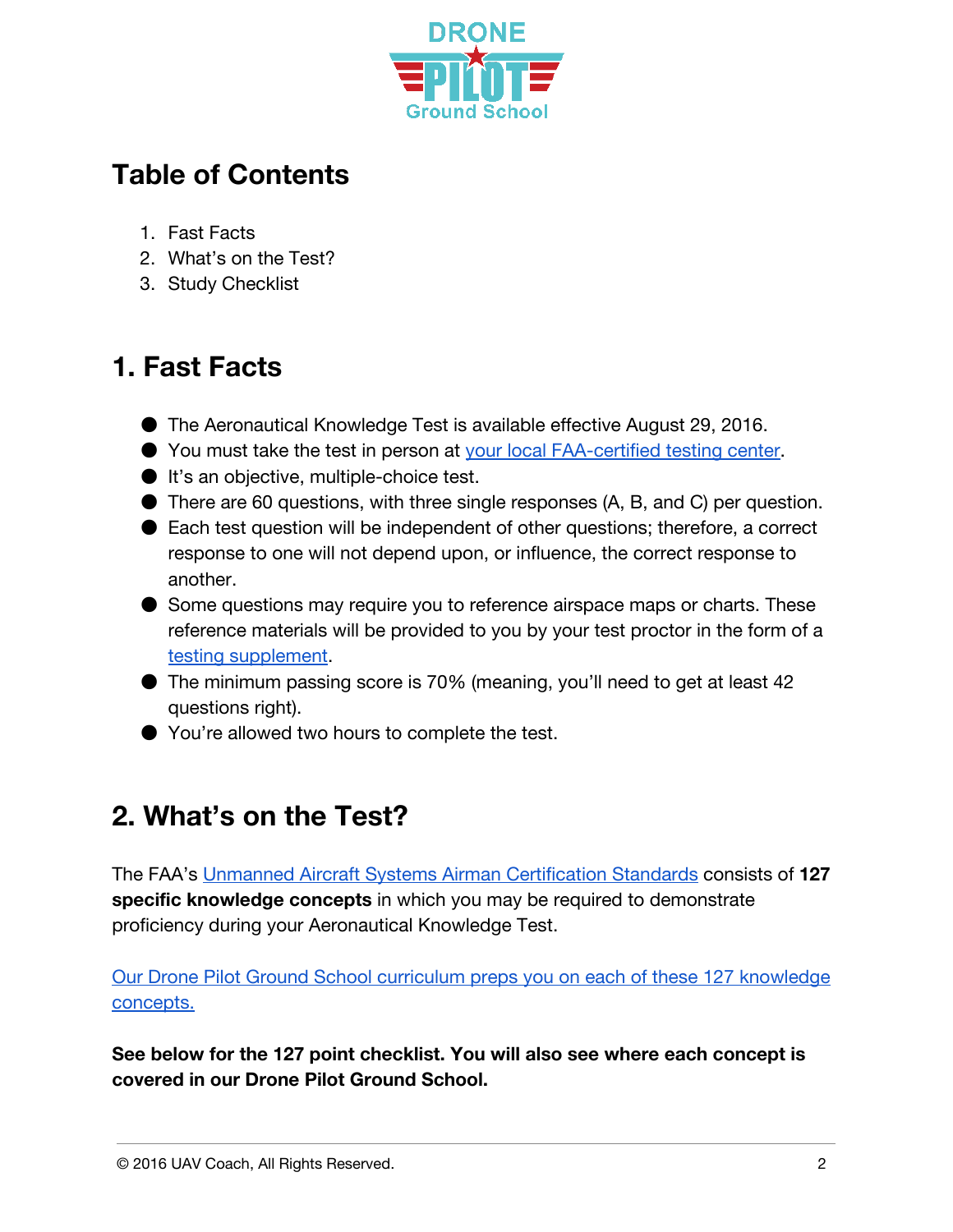

#### This is the **breakdown of the questions** by theme:

| <b>UAS Topics</b>                |                             | <b>Percentage</b><br>of Items on<br><b>Test</b> |
|----------------------------------|-----------------------------|-------------------------------------------------|
|                                  | <b>Regulations</b>          | $15 - 25%$                                      |
| II.                              | Airspace & Requirements     | $15 - 25%$                                      |
| III.                             | Weather                     | $11 - 16%$                                      |
|                                  | IV. Loading and Performance | $7 - 11%$                                       |
| V.                               | <b>Operations</b>           | $35 - 45%$                                      |
| <b>Total Number of Questions</b> |                             | 60                                              |

The FAA released [40 practice questions](https://www.faa.gov/training_testing/testing/test_questions/media/uag_sample_exam.pdf) in a sample test. Here are two of those questions. Note that both questions require you to refer to the [testing supplement.](https://www.faa.gov/training_testing/testing/test_questions/media/sport_rec_private_akts.pdf)

(Refer to FAA-CT-8080-2G, Figure 26.) What does the line of latitude at area 4 measure? A. The degrees of latitude east and west of the Prime Meridian. B. The degrees of latitude north and south from the equator. C. The degrees of latitude east and west of the line that passes through Greenwich, England. PLT064 / UA.V.B.K6a Sources for airport data: Aeronautical charts. (Refer to FAA-CT-8080-2G, Figure 23, area 3.) What is the floor of the Savannah Class C airspace at the shelf area (outer circle)? A. 1,300 feet AGL. B. 1,300 feet MSL. C. 1,700 feet MSL. PLT040 / UA.II.A.K1b General airspace: Class C controlled airspace.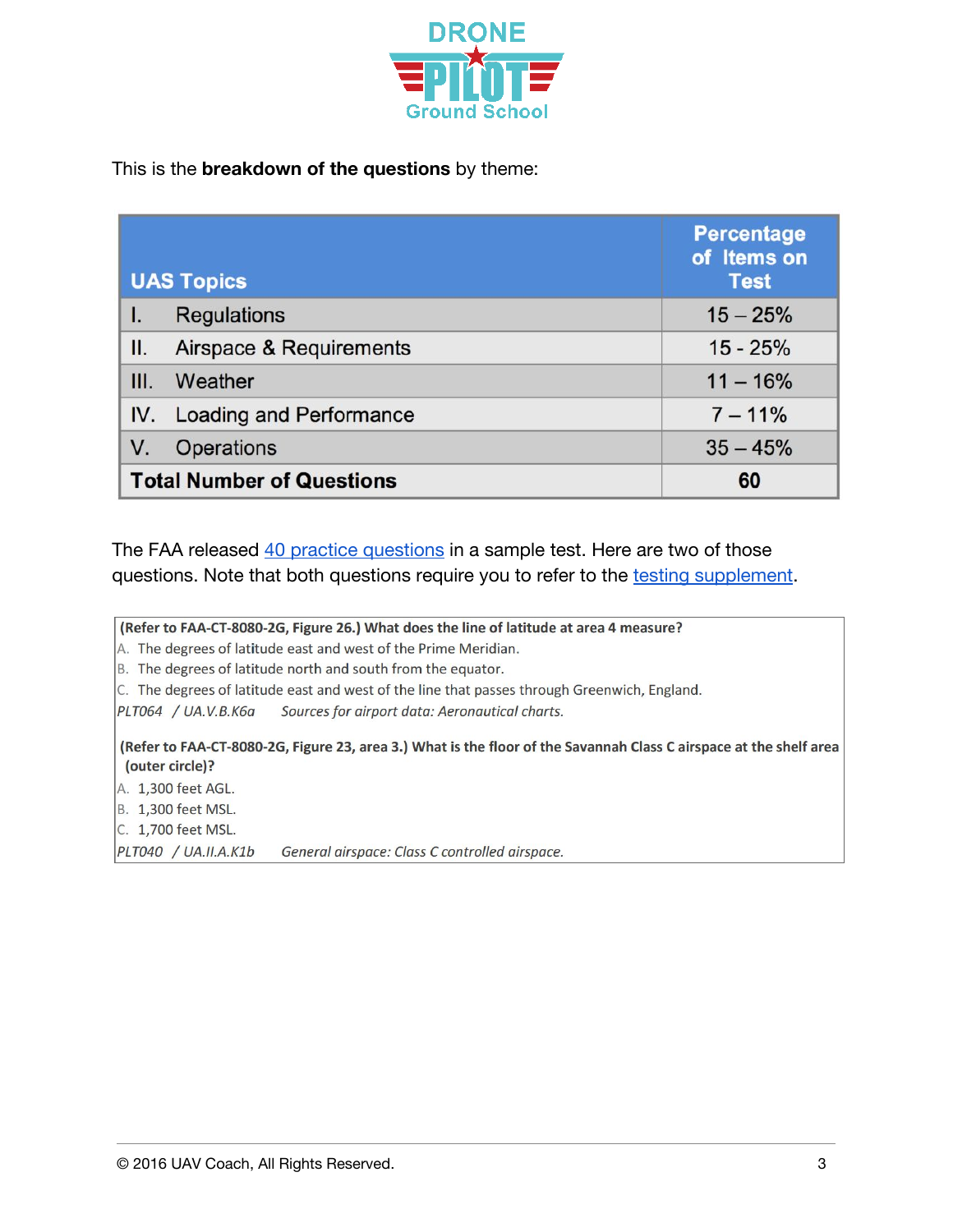

# **3. Study Checklist**

These are the 127 knowledge concepts in the FAA's UAS Airman Certification Standards. Each section includes the Drone Pilot Ground School module and lecture that teaches these concepts.

We recommend you print out this checklist and check the boxes below as you master each knowledge concept.

# **I. Regulations (15-25% of Items on Test)**

#### **General**

- ❏ The applicability of 14 CFR part 107 to small unmanned aircraft operations.
- ❏ Definitions used in 14 CFR part 107.
- ❏ The ramification of falsification, reproduction, or alteration of a certificate, rating, authorization, record, or report.
- ❏ Accident Reporting.
- ❏ Inspection, testing, and demonstration of compliance.

*Drone Pilot Ground School teaches the above knowledge concepts in this lecture: Drone Laws & FAA Regulations: Part 107 – General* 

*\_\_\_\_\_\_\_\_\_\_\_\_\_\_\_\_\_\_\_\_\_\_* 

#### **Operating Rules**

- ❏ Registration requirements for sUAS.
- ❏ The requirement for the sUAS to be in a condition for safe operation.
- ❏ Medical condition(s) that would interfere with safe operation of an sUAS.
- ❏ Responsibility and authority of the remote pilot in command.
	- ❏ Allowing a person other than the remote PIC to manipulate the flight controls.
- ❏ Regulatory deviation and reporting requirements of in-flight emergencies.
- ❏ Hazardous operations.
	- ❏ Careless or reckless.
	- ❏ Dropping an object.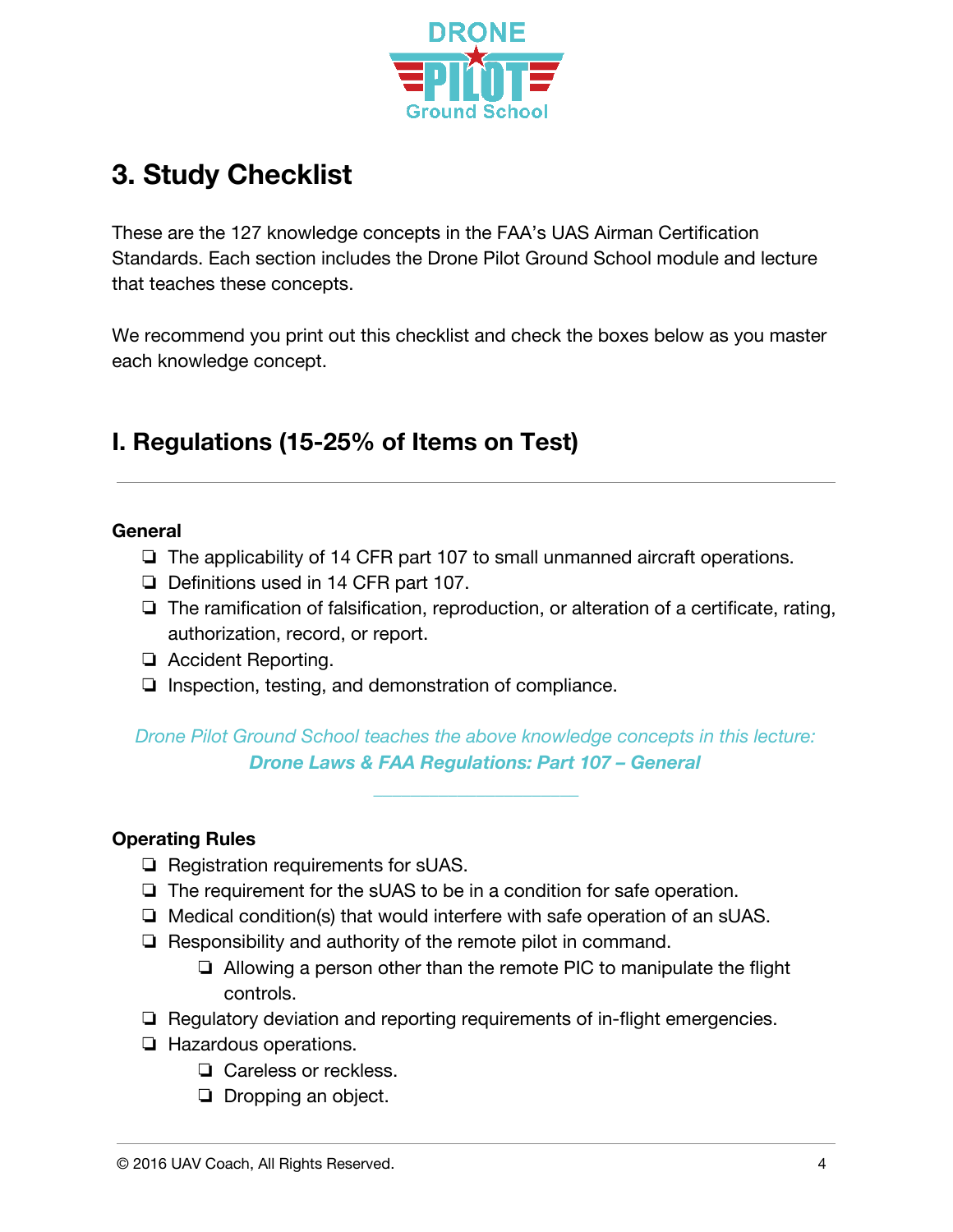

- ❏ Operating from a moving aircraft or moving land- or water-borne vehicle.
- ❏ Alcohol or drugs and the provisions on prohibition of use.
- ❏ Daylight operation.
- ❏ Visual line of sight (VLOS) aircraft operations.
- ❏ The requirements when a visual observer is used.
- ❏ The prohibition of operating multiple sUAS.
- ❏ The prohibition of carrying hazardous material.
- ❏ Staying safely away from other aircraft and right-of-way rules.
	- ❏ See and avoid other aircraft and other potential hazard considerations of the remote pilot in command
- ❏ Operations over human beings.
- ❏ Prior authorization required for operation in certain airspace.
- ❏ Operation in the vicinity of airports.
- ❏ Operation in prohibited or restricted areas.
- ❏ Flight restrictions in the proximity of certain areas designated by notice to airmen (NOTAM).
- ❏ Preflight familiarization, inspection, and actions for aircraft operations.
- ❏ Operating limitations for small unmanned aircraft.
	- ❏ Maximum groundspeed.
	- ❏ Altitude limitations.
	- ❏ Minimum visibility.
	- ❏ Cloud clearance requirements.
- ❏ Requirements for a Remote Pilot Certificate with a Small UAS Rating.

#### *Drone Pilot Ground School teaches the above knowledge concepts in this lecture: Drone Laws & FAA Regulations: Part 107 – Operating Rules*

*\_\_\_\_\_\_\_\_\_\_\_\_\_\_\_\_\_\_\_\_\_\_* 

#### **Remote Pilot Certification with an sUAS rating**

- ❏ Offenses involving alcohol or drugs.
- ❏ The consequences of refusing to submit to a drug or alcohol test or to furnish test results.
- ❏ The eligibility requirements for a Remote Pilot Certificate with a Small UAS Rating.
- ❏ Aeronautical knowledge recency.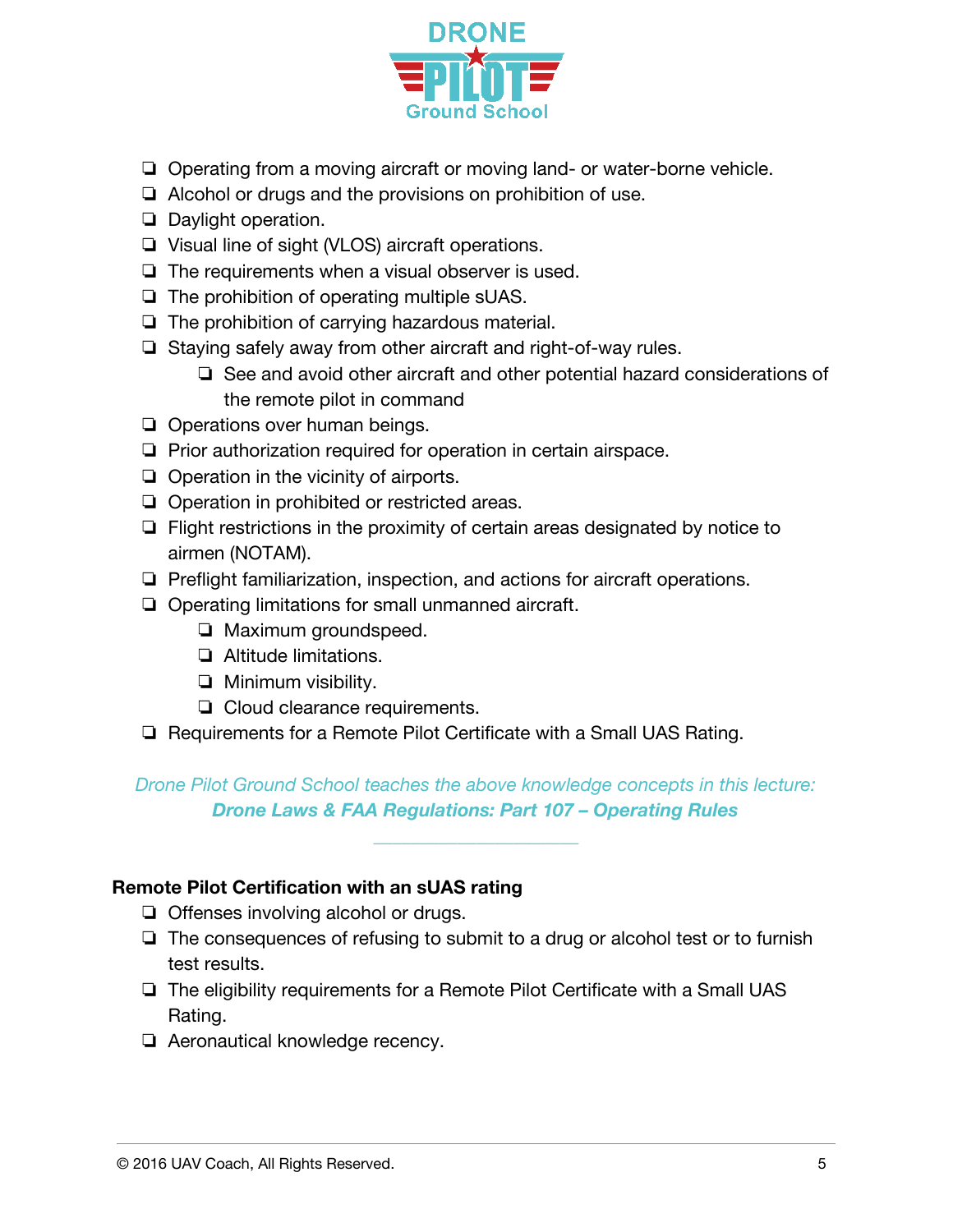

#### **Waivers**

❏ The waiver policy and requirements.

*Drone Pilot Ground School teaches the above knowledge concepts in this lecture: Drone Laws & FAA Regulations: Part 107 – Remote Pilot Certificate & Waivers (Alcohol and drugs are covered in Part 107 – Operating Rules)* 

*\_\_\_\_\_\_\_\_\_\_\_\_\_\_\_\_\_\_\_\_\_\_*

# **II. Airspace Classification and Operating Requirements (15-25% of Items on Test)**

### **Airspace Classification**

- ❏ General airspace
	- ❏ Class B controlled airspace
	- ❏ Class C controlled airspace
	- ❏ Class D controlled airspace
	- ❏ Class E controlled airspace
	- ❏ Class G uncontrolled airspace
- ❏ Special-use airspace, such as prohibited, restricted, warning areas, military operation areas, alert areas, and controlled firing areas.
- ❏ Other airspace areas, such as Airport Advisory Services, Military Training Routes (MTRs), Temporary Flight Restrictions (TFRs), Parachute Jump Operations, Terminal Radar Service Areas (TRSAs), National Security Areas (NSA) and Visual Flight Rules (VFR) routes.
- ❏ Air Traffic Control (ATC) and the National Airspace System (NAS).

### *Drone Pilot Ground School teaches the above knowledge concepts in this lecture: National Airspace System (NAS): Know Your FAA Airspace Classes*

*\_\_\_\_\_\_\_\_\_\_\_\_\_\_\_\_\_\_\_\_\_\_*

#### **Airspace Operational Requirements**

- ❏ Basic weather minimums.
- ❏ ATC authorizations and related operating limitations.
- ❏ Operations near airports.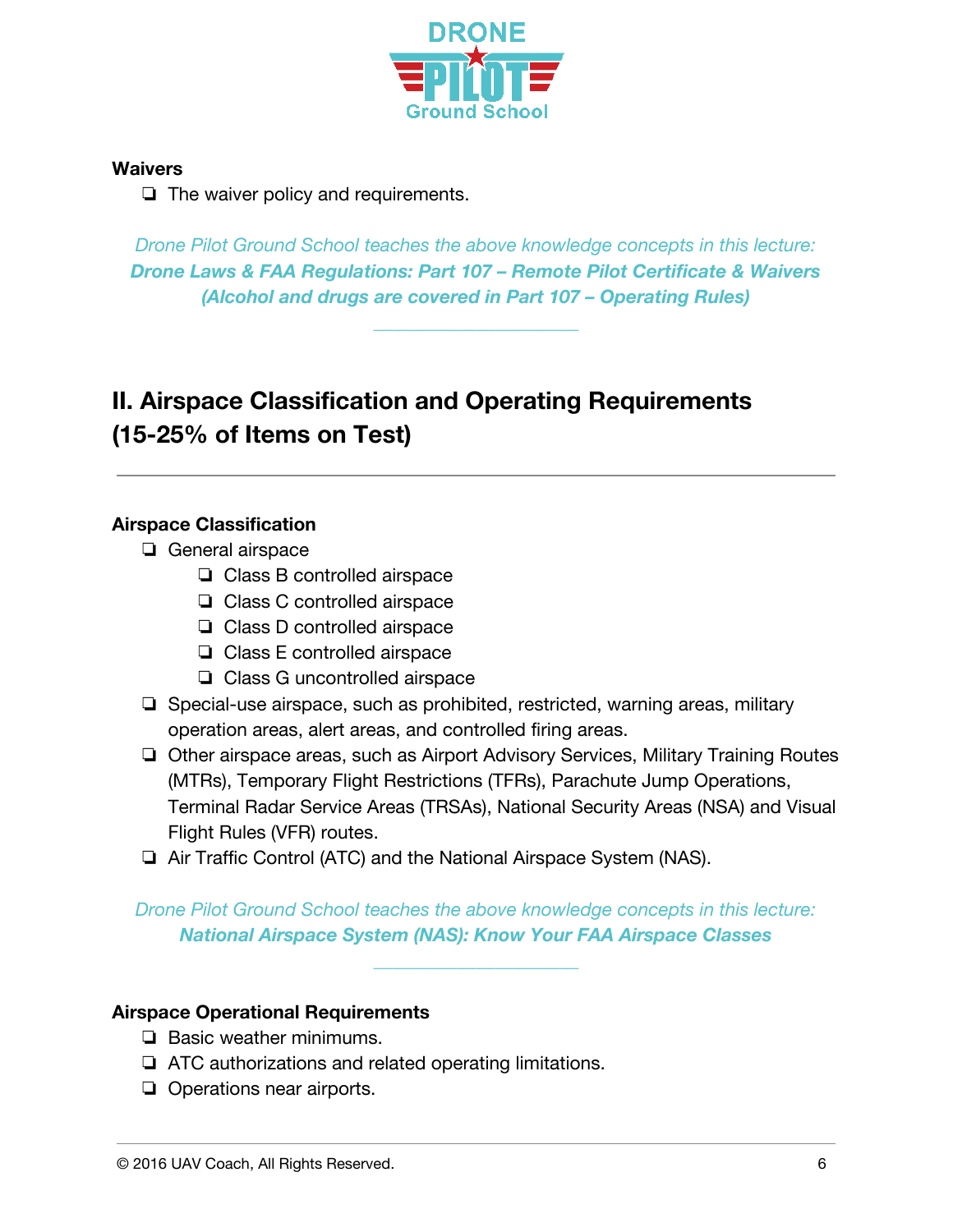

- ❏ Potential flight hazards.
	- ❏ Common aircraft accident causal factors
	- ❏ Avoid flight beneath unmanned balloons
	- ❏ Emergency airborne inspection of other aircraft
	- ❏ Precipitation static
	- ❏ Light amplification by stimulated emission of radiation (laser) operations and reporting illumination of aircraft
	- ❏ Avoid flight in the vicinity of thermal plumes, such as smoke stacks and cooling towers
	- ❏ Flying in the wire environment
- ❏ The NOTAM system including how to obtain an established NOTAM through Flight Service.

*Drone Pilot Ground School teaches the above knowledge concepts in this lecture: National Airspace System (NAS): Airspace Operations*

*\_\_\_\_\_\_\_\_\_\_\_\_\_\_\_\_\_\_\_\_\_\_*

## **III. Weather (11-16% of Items on Test)**

#### **Sources of Weather**

- ❏ Internet weather briefing and sources of weather available for flight planning purposes.
- ❏ Aviation routine weather reports (METAR).
- ❏ Terminal aerodrome forecasts (TAF).
- ❏ Weather charts.
- ❏ Automated surface observing systems (ASOS) and automated weather observing systems (AWOS).

*Drone Pilot Ground School teaches the above knowledge concepts in this lecture: Weather & Micrometeorology: Aviation Weather Information Sources*

*\_\_\_\_\_\_\_\_\_\_\_\_\_\_\_\_\_\_\_\_\_\_*

#### **Effects of Weather on Performance**

- ❏ Weather factors and their effects on performance:
	- ❏ Density altitude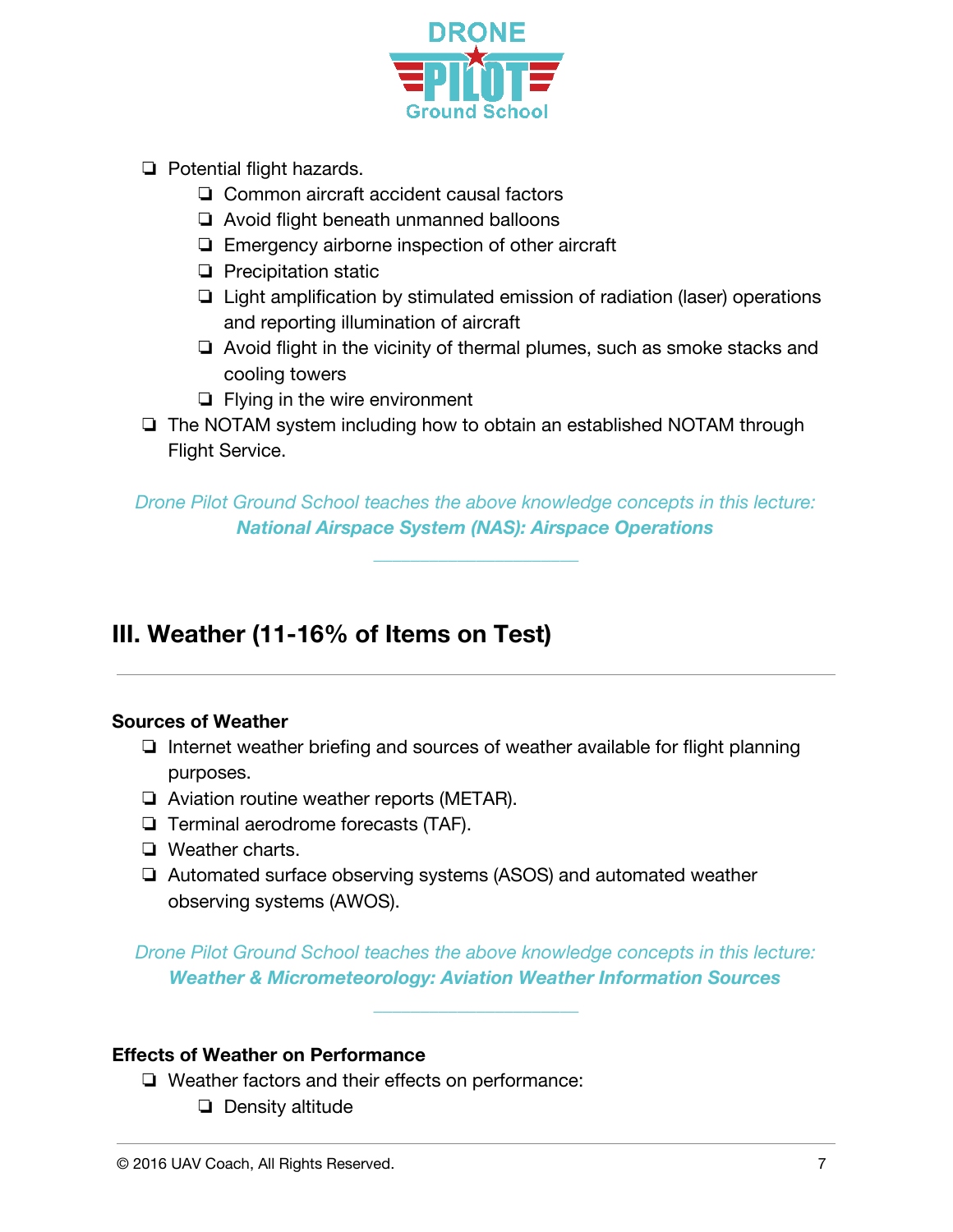

- ❏ Wind and currents
- ❏ Atmospheric stability, pressure, and temperature
- ❏ Air masses and fronts
- ❏ Thunderstorms and microbursts
- ❏ Tornadoes
- ❏ Icing
- ❏ Hail
- ❏ Fog
- ❏ Ceiling and visibility
- ❏ Lightning

*Drone Pilot Ground School teaches the above knowledge concepts in this lecture: Weather & Micrometeorology: Effects of Weather on Small UAS*

*\_\_\_\_\_\_\_\_\_\_\_\_\_\_\_\_\_\_\_\_\_\_*

## **IV. Loading and Performance (7-11% of Items on Test)**

#### **Loading and Performance**

- ❏ General loading and performance:
	- ❏ Effects of loading changes
	- ❏ Balance, stability, and center of gravity
- ❏ The importance and use of performance data to predict the effect on the performance of an sUAS.

*Drone Pilot Ground School teaches the above knowledge concepts in this lecture: Drone Flight Operations: Small UAS Loading & Performance*

*\_\_\_\_\_\_\_\_\_\_\_\_\_\_\_\_\_\_\_\_\_\_*

## **V. Operations (35-45% of Items on Test)**

#### **Radio Communications Procedures**

❏ Airport operations with and without an operating control tower.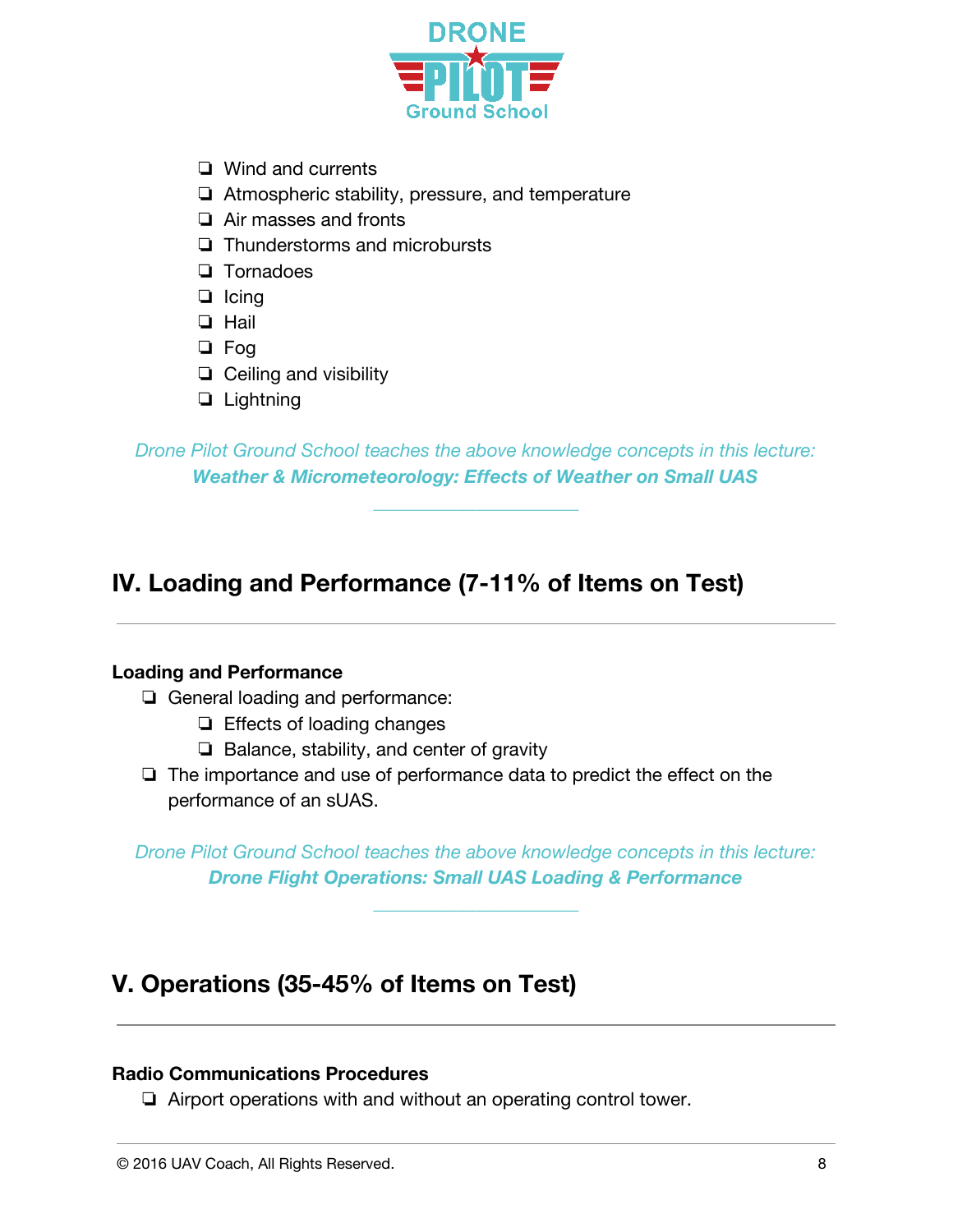

- ❏ The description and use of a Common Traffic Advisory Frequency (CTAF) to monitor manned aircraft communications.
- ❏ Recommended traffic advisory procedures used by manned aircraft pilots, such as self- announcing of position and intentions.
- ❏ Aeronautical Advisory Communications Station (UNICOM) and associated communication procedures used by manned aircraft pilots.
- ❏ Automatic Terminal Information Service (ATIS).
- ❏ Aircraft call signs and registration numbers.
- ❏ The phonetic alphabet.
- ❏ Phraseology: altitudes, directions, speed, and time.

## *Drone Pilot Ground School teaches the above knowledge concepts in this lecture: Drone Flight Operations: Radio Communication Procedures*

*\_\_\_\_\_\_\_\_\_\_\_\_\_\_\_\_\_\_\_\_\_\_*

#### **Airport Operations**

- ❏ The types of airports, such as towered, uncontrolled towered, heliport, and seaplane bases.
- ❏ ATC towers, such as ensuring the remote pilot can monitor and interpret ATC communications to improve situational awareness.
- ❏ Runway markings and signage.
- ❏ Traffic patterns used by manned aircraft pilots.
- ❏ Security Identification Display Areas (SIDA).
- ❏ Sources for airport data:
	- ❏ Aeronautical charts
	- ❏ Chart Supplements
- ❏ Avoiding bird and wildlife hazards and reporting collisions between aircraft and wildlife.

### *Drone Pilot Ground School teaches the above knowledge concepts in this lecture: Drone Flight Operations: Airport Operations*

*\_\_\_\_\_\_\_\_\_\_\_\_\_\_\_\_\_\_\_\_\_\_*

#### **Emergency Procedures**

- ❏ Emergency planning and communication.
- ❏ The characteristics and potential hazards of lithium batteries:
	- ❏ Safe transportation, such as proper inspection and handling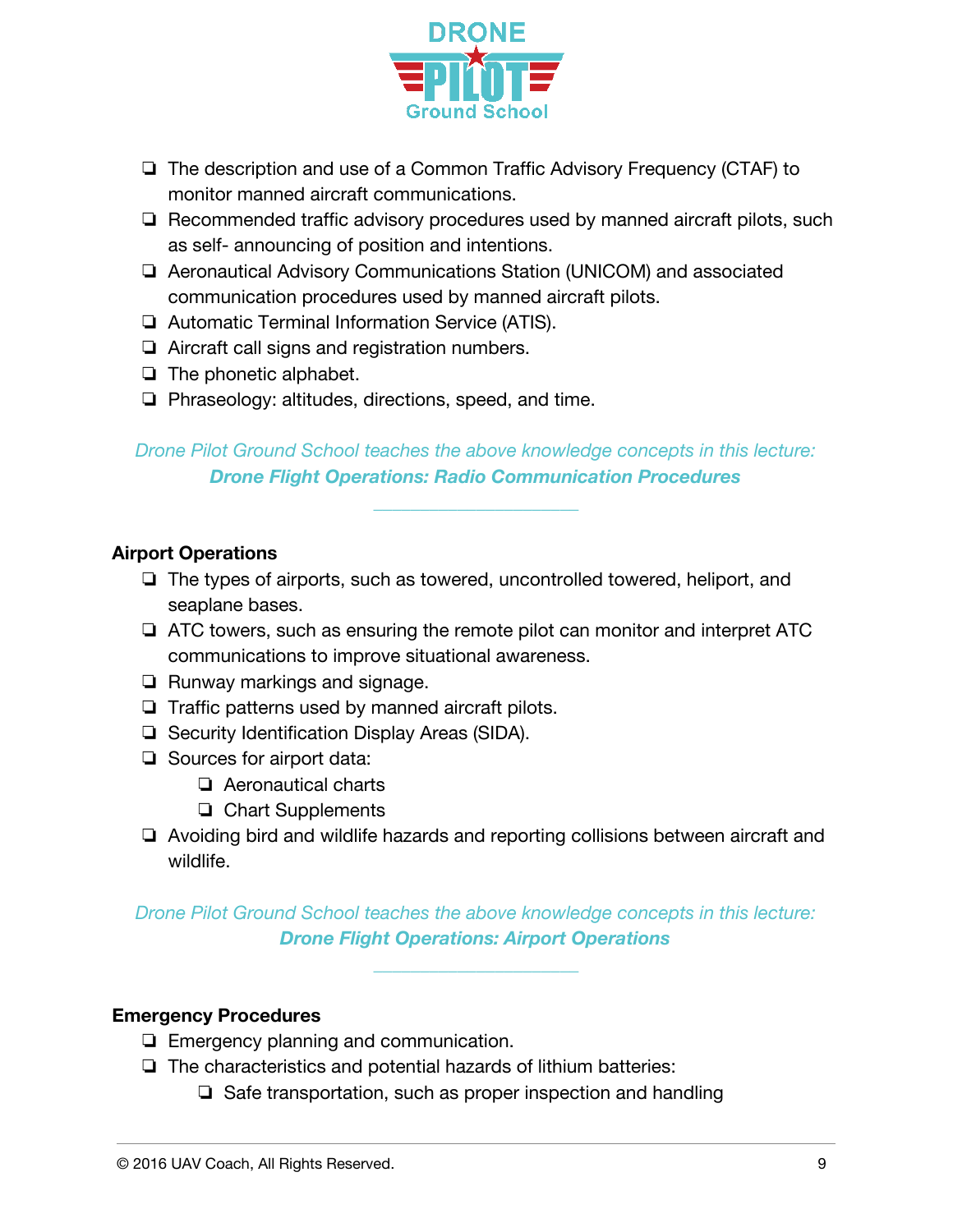

- ❏ Safe charging
- ❏ Safe usage
- ❏ Risks of fires involving lithium batteries
- ❏ Loss of aircraft control link and fly-aways.
- ❏ Loss of Global Positioning System (GPS) signal during flight and potential consequences.
- ❏ Frequency spectrums and associated limitations.

*Drone Pilot Ground School teaches the above knowledge concepts in this lecture: Drone Flight Operations: Emergency Operations*

*\_\_\_\_\_\_\_\_\_\_\_\_\_\_\_\_\_\_\_\_\_\_*

#### **Aeronautical Decision-Making**

- ❏ Aeronautical Decision-Making (ADM):
	- ❏ Effective team communication
	- ❏ Task management
- ❏ Crew Resource Management (CRM).
- ❏ Situational awareness.
- ❏ Hazardous attitudes.
- ❏ Hazard identification and risk assessment.

### *Drone Pilot Ground School teaches the above knowledge concepts in this lecture: Drone Flight Operations: Aeronautical Decision-Making*

*\_\_\_\_\_\_\_\_\_\_\_\_\_\_\_\_\_\_\_\_\_\_*

#### **Physiology**

- ❏ Physiological considerations and their effects on safety, such as dehydration and heatstroke.
- ❏ Drug and alcohol use.
- ❏ Prescription and over-the-counter medication.
- ❏ Hyperventilation.
- ❏ Stress and fatigue.
- ❏ Factors affecting vision.
- ❏ Fitness for flight.

### *Drone Pilot Ground School teaches the above knowledge concepts in this lecture: Drone Flight Operations: Physiology*